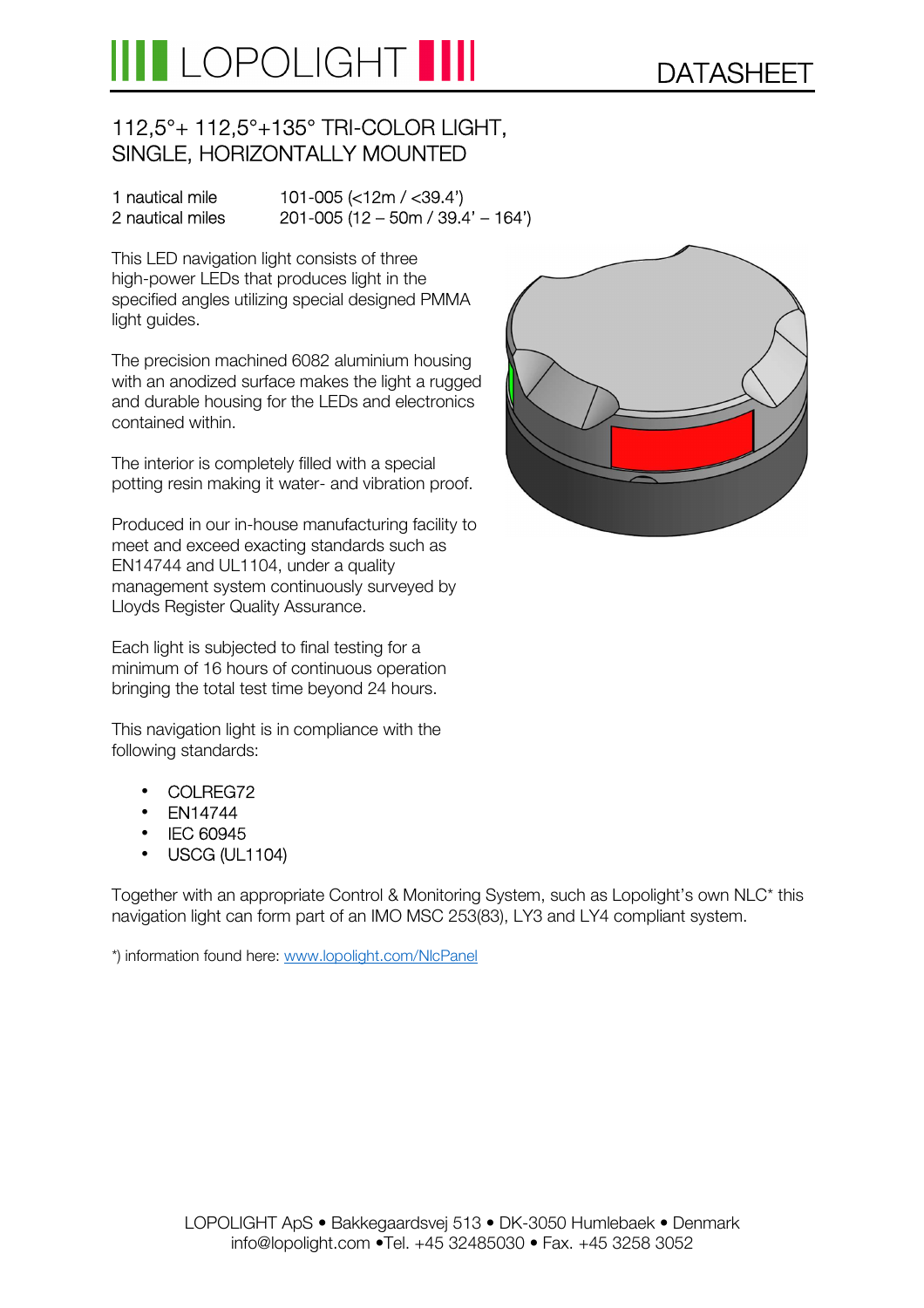

#### Technical specifications

#### 101-005;

Vessel size: <12m (<39.4') Visibility: >1 nautical mile Intensity: >1,2cd Power consumption: 4,3 Watt; Current: 0,36A @12 VDC - 0,17A @24 VDC

#### 201-005;

Vessel size: 12m – 50m (39.4' - 164') Visibility: >2 nautical miles Intensity: >5,4cd Power consumption: 6,5 Watt; Current: 0,54A @12 VDC - 0,26A @24 VDC

Operating voltage: 10 - 32 VDC Number of LEDs: 1/1/1 Light colour: Green / Red / White Operating temperature: -25°C to +55°C IP rating: IP68 Mounting: Horizontal, see K-Lock sheet for options

Connection: 1 cable consisting of  $2 \times 0.5$  mm<sup>2</sup> leads, a screen and insulation.

- $\bullet$  Red lead = Power
- Black lead = GND

Certification: Pending

The product is in compliance with the following standard(s): COLREG72/ EN14744 / IEC 60945 / USCG (UL1104)

Dimensions: See drawing Weight: 0,43kg

Warranty: Lopolight products are covered by a 5-year limited warranty. Warranty conditions can be found on www.lopolight.com/Home/Service

Included in the standard package:

- 1 pc. Navigation light, pre-cabled with 0,75m marine grade cable on HDPE base
- Installation instructions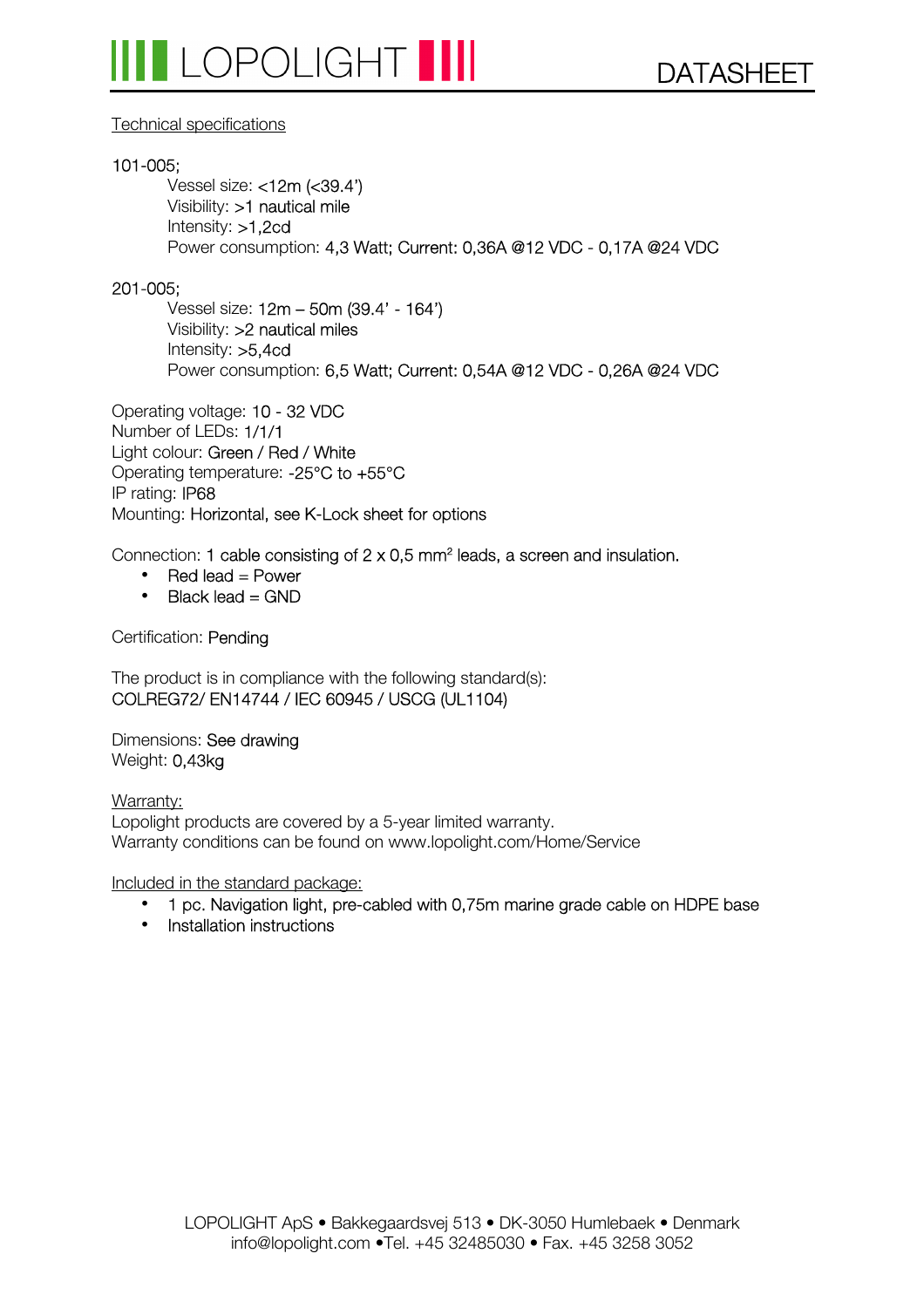# Ordering information for 101-005 (1 Nautical mile)

| <b>BASE OPTION</b>                             | <b>CABLE LENGTH</b>      | <b>PART NUMBER</b><br><b>SILVER FINISH</b> | <b>PART NUMBER</b><br><b>BLACK FINISH</b> |
|------------------------------------------------|--------------------------|--------------------------------------------|-------------------------------------------|
|                                                |                          |                                            |                                           |
| 400-038<br>(drawing G)<br>HDPE base (standard) | 0,75m/2.5'<br>(standard) | 101-005                                    | 101-005-B                                 |
|                                                | 20m / 65.6'              | 101-005 20M                                | 101-005-B 20M                             |
|                                                |                          |                                            |                                           |
| 400-034<br>(drawing A - D)<br>CSCD base        | 0.75m / 2.5'             | 101-005-CSCD                               | 101-005-B-CSCD                            |
|                                                | 20m / 65.6'              | 101-005-CSCD 20M                           | 101-005-B-CSCD 20M                        |
|                                                |                          |                                            |                                           |
| 400-035<br>(drawing $E - F$ )<br>CD base       | 0,75m/2.5'               | 101-005-CD                                 | 101-005-B-CD                              |
|                                                | 20m / 65.6'              | 101-005-CD 20M                             | 101-005-B-CD 20M                          |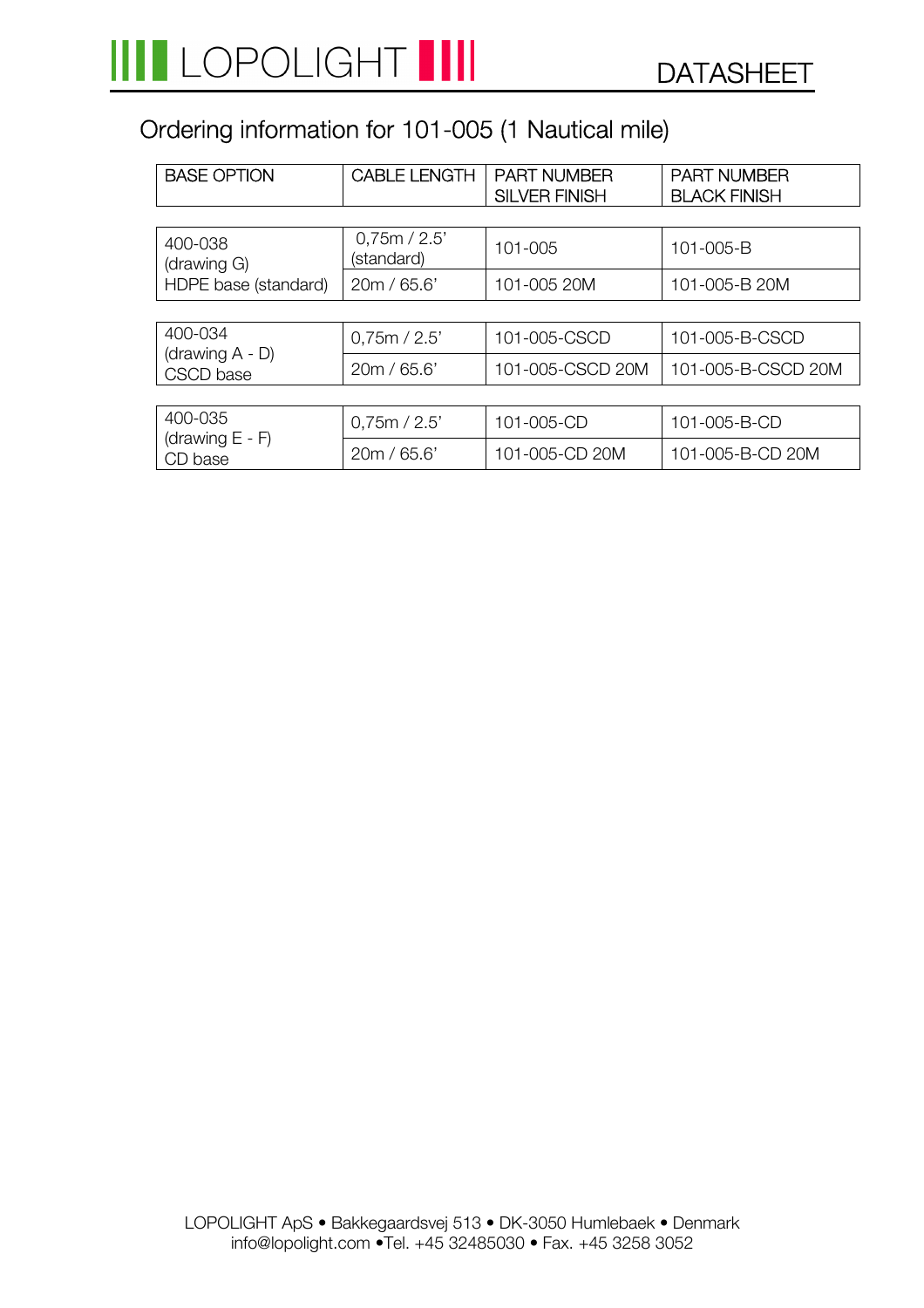# Ordering information for 201-005 (2 Nautical miles)

| <b>BASE OPTION</b>                              | <b>CABLE LENGTH</b>      | <b>PART NUMBER</b><br><b>SILVER FINISH</b> | <b>PART NUMBER</b><br><b>BLACK FINISH*</b> |  |  |
|-------------------------------------------------|--------------------------|--------------------------------------------|--------------------------------------------|--|--|
|                                                 |                          |                                            |                                            |  |  |
| 400-038<br>(drawing GA)<br>HDPE base (standard) | 0,75m/2.5'<br>(standard) | 201-005                                    | 201-005-B                                  |  |  |
|                                                 | 30m / 98.4'              | 201-005 30M                                | 201-005-B 30M                              |  |  |
|                                                 |                          |                                            |                                            |  |  |
| 400-034<br>(drawing AA - DA)<br>CSCD base       | 0,75m/2.5'               | 201-005-CSCD                               | 201-005-B-CSCD                             |  |  |
|                                                 | 30m / 98.4'              | 201-005-CSCD 30M                           | 201-005-B-CSCD 30M                         |  |  |
|                                                 |                          |                                            |                                            |  |  |
| 400-035<br>(drawing EA - FA)<br>CD base         | 0,75m/2.5'               | 201-005-CD                                 | 201-005-B-CD                               |  |  |
|                                                 | 30m / 98.4'              | 201-005-CD 30M                             | 201-005-B-CD 30M                           |  |  |

\*) The black finish option has a tougher hard coat anodizing of 50µ thickness